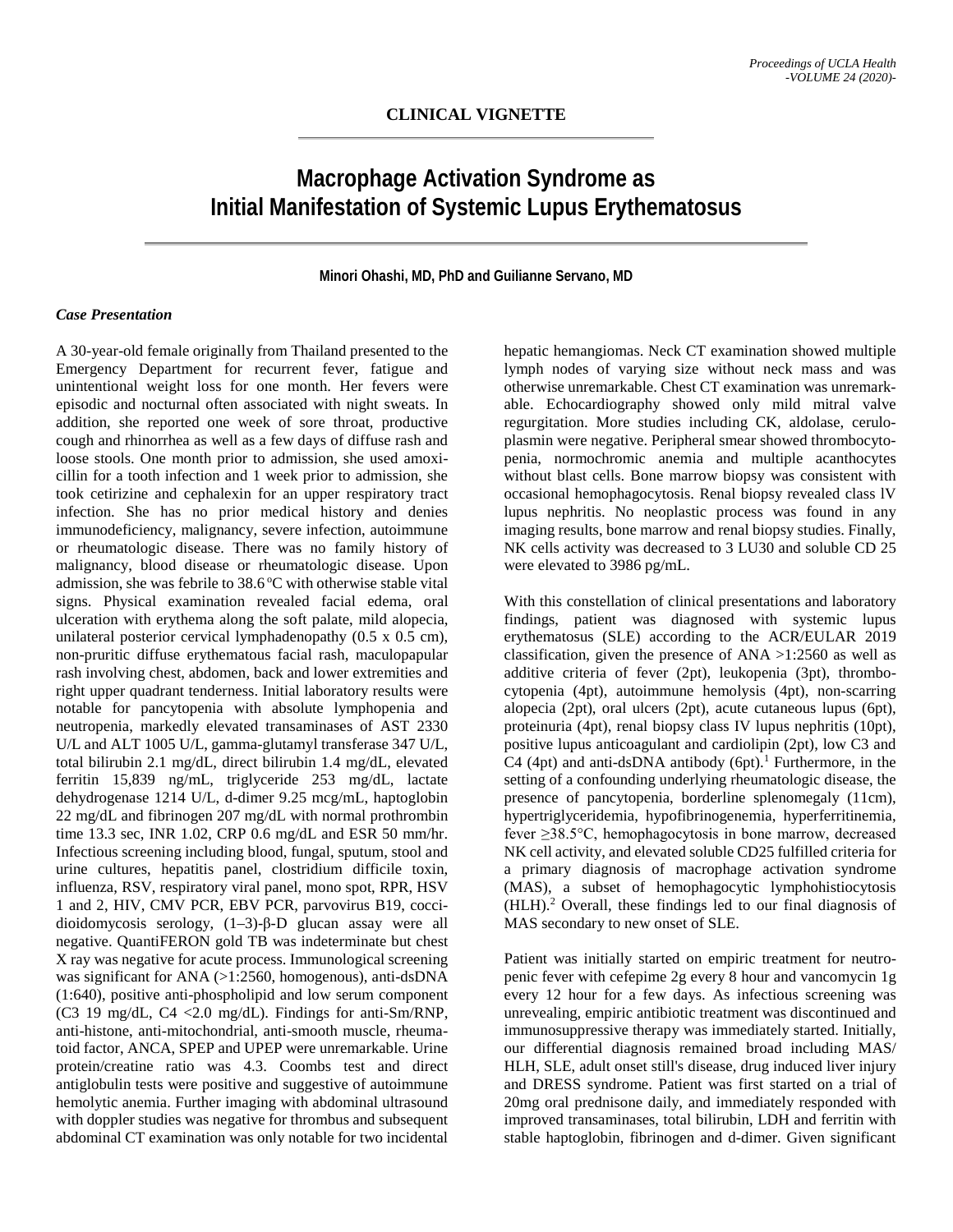response to steroid, patient was started on IV methylprednisolone 500mg daily for 3 days, then IV methylprednisolone 125mg twice a day for 4 days. As patient continued to improve, we started to taper to dexamethasone  $10mg/m^2$  daily (15mg po daily) to continue for 2 weeks and at the same time started cyclosporine 3mg/kg daily (75mg po twice a day) for maintenance therapy. Atovaquone 750mg twice a day was started as PCP prophylaxis while on immunosuppressants. Dexamethasone was continued to taper down to 5mg/m2 for 2 weeks, 2.5mg/m2 for 2 weeks, then 1.25 mg/m2 for 2 weeks. Her diffuse malar rash, facial edema, oral ulceration and abdominal pain significantly improved with this treatment. Laboratory findings continued to normalize. Patient was clinically improving and was subsequently discharged to home. On outpatient follow up, patient was also started on mycophenolate mofetil 500mg twice a day, and hydroxychloroquine 200mg daily for further management.

## *Discussion*

HLH is a rapidly progressive fatal syndrome where excessive immune activation could lead to severe tissue damage and ultimately organ failure. HLH can be further defined as primary HLH due to genetic causes or secondary HLH due to infection, rheumatic diseases or malignancy. MAS is an acquired form of HLH that results as a life-threatening complication of rheumatologic disease. It is associated with almost all rheumatic conditions such as systemic juvenile idiopathic arthritis, polyarticular juvenile rheumatoid arthritis, rheumatoid arthritis, sarcoidosis, dermatomyositis, SLE and many others.<sup>3</sup> Precipitating events include flare of underlying rheumatic conditions, viral infections particularly with Epstein-Barr virus, or use of aspirin and other nonsteroidal anti-inflammatory drugs.4 Macrophages are triggered and abnormally activated due to dysregulation of macrophage-lymphocyte interaction, and this results in cytokine storm leading to hyperinflammatory state.

Both MAS and HLH are a very rare disease of diverse underlying etiologies. The incidence of MAS associated with SLE is reported as 0.9-2.4% and it is far rarer that MAS presents as the initial manifestation of SLE.<sup>5</sup> Clinically, patients present with a constellation of nonspecific symptoms and laboratory findings of underlying disease and MAS/HLH can be similar and subtle. Due to its rarity and ambiguity in initial clinical manifestations, the diagnosis of MAS/HLH can be often missed or significantly delayed. When HLH is left untreated, a median survival is reported to 1.8-2.2 months and even if treated, a median survival remains  $54\%$  at 6.2 years.<sup>6,7</sup> With overall poor outcomes of MAS/HLH, the key to improve survival of patients is to maintain a high index of suspicion for MAS/HLH and test for appropriate laboratory markers immediately to achieve early diagnosis and treatment.

The criteria for diagnosis of MAS follows the HLH criteria. Specifically, it requires either to molecularly verify HLHassociated mutations or to meet 5 out of 8 criteria including 1) fever over 38.5°C, 2) splenomegaly, 3) bicytopenias (at least 2 lines including hemoglobin < 9 g/dL, platelets < $100 \times 10^3$ /mL

and/or neutrophils  $\langle 1 \times 10^3 \rangle$ mL), 4) hypertriglyceridemia (fasting triglycerides >265 mg/dL) and/or hypofibrinogenemia (fibrinogen <150 mg/dL), 5) signs of hemophagocytosis in bone marrow spleen, liver or lymph nodes, 6) low or absent NK cell activity, 7) ferritin >500 ng/mL and 8) elevated soluble CD25. To look for a secondary cause of MAS/HLH, extensive infectious, rheumatologic and hematologic evaluation are required. In our patient MAS was triggered by the new onset of SLE. Recently, new diagnostic criteria known as the EULAR guideline has been developed to make a diagnosis of SLE with improved sensitivity and specificity. Including the presence of a positive ANA as an entry criterion, the EULAR guideline uses an additive point system based on 7 clinical domains (constitutional, cutaneous, arthritis, neurologic, serositis, hematologic and renal domain) and 3 immunologic domains (antiphospholipid antibody, complement proteins and highly specific antibodies domains) where a score higher than 10 meets the diagnostic criteria for SLE.

The challenge encountered in this case is to distinguish active SLE from MAS given overlapping symptoms and laboratory findings between the two entities. Generally, MAS can be separated from other underlying etiologies using a ferritin level as a strong indicator for MAS.<sup>8</sup> While the HLH-2004 protocol defines a ferritin level over 500 ng/mL to meet HLH diagnostic criteria, the study shows that a ferritin level over 10,000 ng/mL confirms 90% sensitivity and 96% specificity for  $H L H^{2,9}$ . The specific tests such as NK cell function and soluble CD25 can be used for further confirmation of MAS/HLH. However, initiation of treatment should be considered without waiting for the results of confirmatory studies if there is a high index of suspicion in order to improve outcomes. Patients with MAS in the context of a rheumatologic disorder, should be treated for underlying cause alone, which may be sufficient as seen in this case. If patients acutely deteriorate or are refractory to the treatment of underlying cause, it is recommended to initiate HLH specific therapy immediately which consists of a series of weekly treatments with dexamethasone and etoposide (VP-16) based on the HLH-94 protocol. If patients do not respond all these therapies, hematopoietic cell transplant needs to be considered. Recently, biologic agents to target specific cytokines including IL-1, IL-6, IL-18 and IFN-γ have been studied and some have shown promising effects.10 Overall the prime goal for treatment remains to suppress the overproduction of cytokines and control hyperinflammatory state.

In summary, MAS/HLH are an underrecognized lifethreatening syndrome caused by abnormal immune activation. The mortality remains high if underdiagnosed or untreated. When clinicians develop a high index of suspicion, it is extremely important to look for an underlying etiology and promptly initiate treatment to achieve for better outcomes. In many patient with MAS, initial treatment includes a trial of high-dose corticosteroids with immunosuppressive therapy. As the clinical course can be aggressive with a rapid progression to organ failure, clinicians can benefit from understanding of diagnostic criteria and treatment for MAS/HLH to attain early diagnosis.